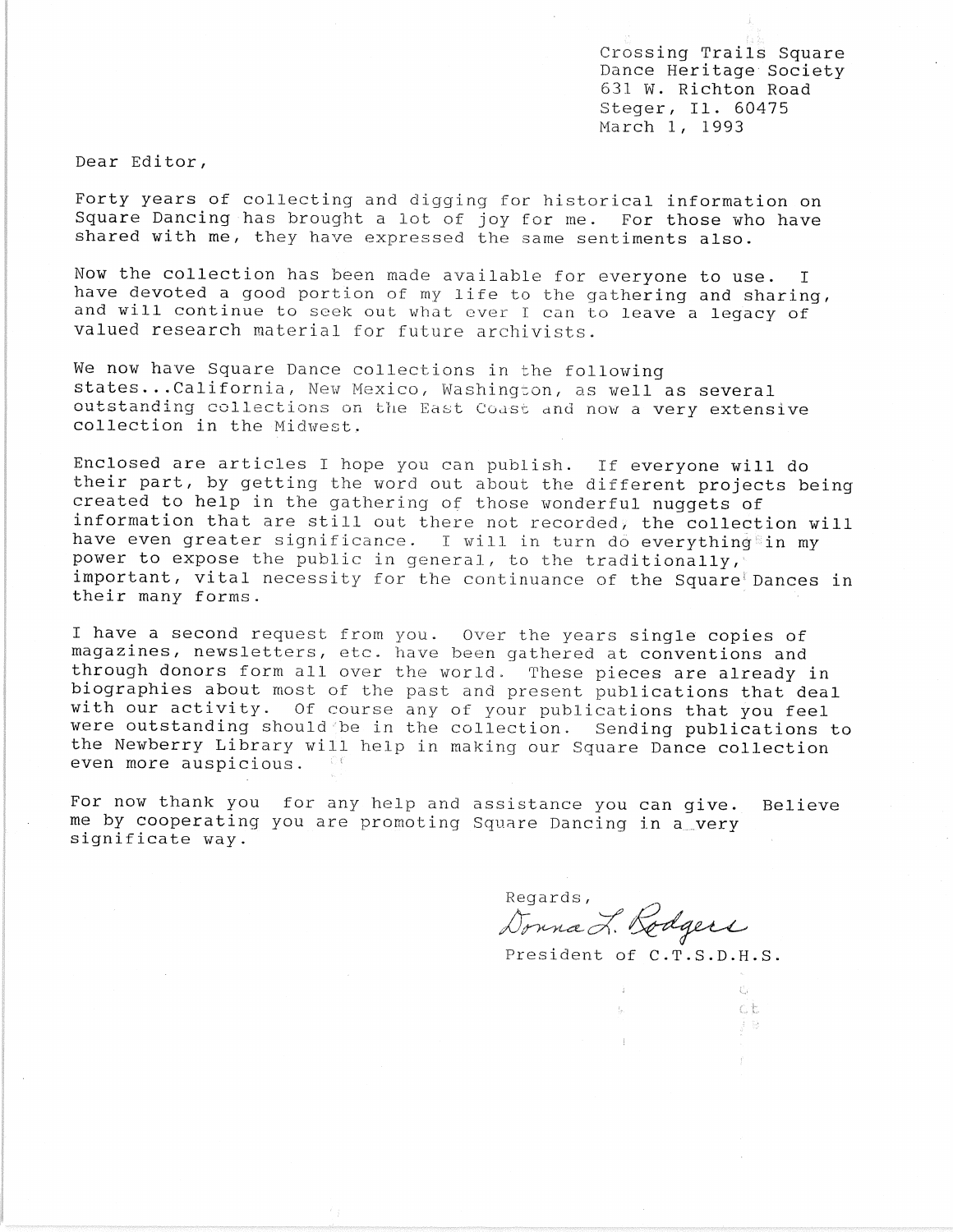March 1993

## A SEARCH IS ON

by Donna Rodgers - President of The Crossing Trails Square Dance Heritage Society

On Thursday and Friday mornings, at the 1993 National Square Dance Convention in St. Louis, there will be two different, two hour panels on the history of Square Dancing. In order to make the sessions interesting we are trying some new and diverse ideas.

There will be people in costume from different periods in our history, telling us about what it was like to be a Square Dancer in their day "Show and Tell" where folks show items of historical value or interest, prominent people who have played major roles in promoting our activity are giving interviews, other collectors and historians will share some of what they know.

For those who feel they have something to contribute, contact **us.** If you cannot make it to the convention - put your presentation on a video or cassette tape and sent it along.

Contact: Donna Rodgers - 631 West Richton Road - Steger, II. 60475